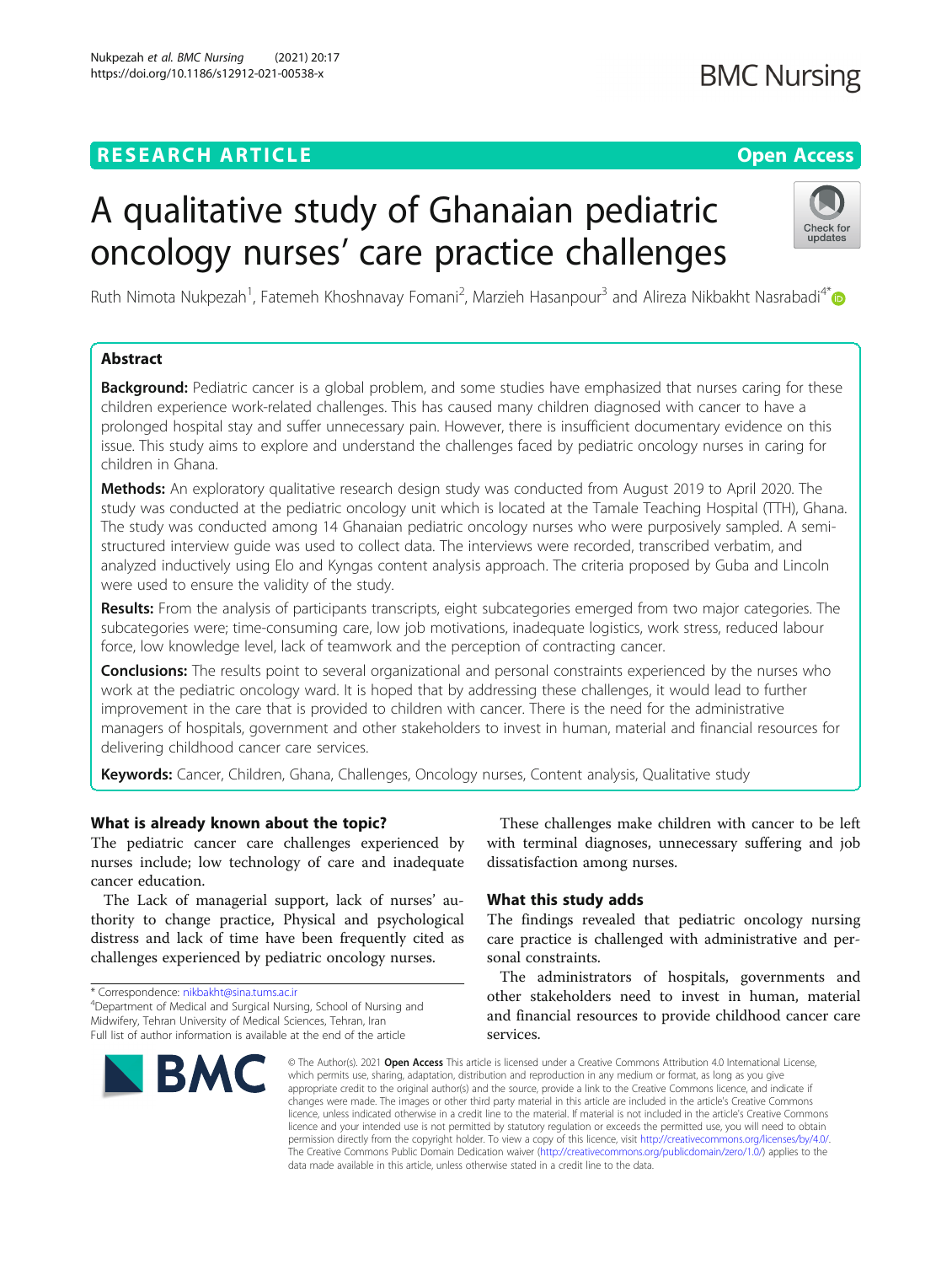It is anticipated that by reducing the challenges identified in this current research, the survival rate and quality of life (QOL) of children with cancer will be improved, and nurses' job satisfaction will be enhanced.

# **Background**

Cancer is one of the leading causes of death among children and adolescents worldwide, with approximately 300,000 children from birth to 19 years old being diagnosed with cancer each year [[1](#page-8-0)]. Indeed, the nurse is viewed as a partner in the human care process with a high value placed on the relationship between the nurse and the patient [[2\]](#page-8-0). Pediatric oncology nursing involves establishing intense interpersonal relationships, addressing the multiple and complex needs of children and caregivers, and being in constant contact with people's suffering [\[3](#page-8-0), [4\]](#page-8-0). Low and middle-income countries (LMICs) are cancer care resource-limited and this makes many children with cancer to be left with terminal diagnoses and unnecessary suffering [[5](#page-8-0)]. The pediatric cancer care challenges in LMIC include low technology of care, inadequate cancer education  $[6, 7]$  $[6, 7]$  $[6, 7]$  $[6, 7]$ , and experiences of physical and psychological distress [\[8](#page-8-0)]. This claim is in line with the findings in a study conducted in Ghana, which opined that several factors within the work environment influence the performance of nursing care. The author stated that among all healthcare professionals in Ghana, nurses are the least satisfied with their remuneration, career development, management and work environment [[9](#page-8-0)]. Renner and McGill (2016), also mentioned that in Ghana, the chances of survival for most patients diagnosed with cancer are usually bleak, being less than 20% [\[10\]](#page-8-0). This is due to challenges which were not well explained in the study result of Renner and McGill. Other studies acknowledged that the challenges involved in caring for patients are more intense in the pediatric oncology ward than other units in a hospital [[11,](#page-8-0) [12](#page-8-0)]. Some studies have highlighted that in Egypt, nurses and pharmacists were exposed to hazardous drugs for cancer treatment, and in Iran, nurses showed changes in their mitochondrial parameters and there was cytotoxicity of their lymphocytes due to exposure to chemotherapy in-halation [[5,](#page-8-0) [13\]](#page-8-0). These unfortunate incidents occurred because the hospital where they worked did not have adequate personal protective equipment's for the nurses to work with. Similarly, limited specialized nursing training and inadequate staffing result in a longer hospital stay and more complications amongst patients in general [[14](#page-8-0), [15\]](#page-8-0). However, another study mentioned that the challenges of the pediatric oncology nurses are close to minimal [[16](#page-8-0)].

Few researchers have examined this phenomenon in developing countries and just a few studies were found in industrialized nations  $[17–20]$  $[17–20]$  $[17–20]$  $[17–20]$  $[17–20]$ . Noteworthy, no study has been conducted to investigate into details, the daily challenges that the pediatric oncology nurses face in the oncology care units in Ghana. Thus, this study aimed to explore and understand the challenges that the pediatric oncology nurses experience when caring for children with cancer in Ghana. It is hoped that the results and recommendations from this study would help to better understand these complex challenges and inform solutions.

# Aim

To explore and understand the challenges that the pediatric oncology nurses experience when caring for children with cancer in Ghana.

# **Methods**

# Study design

We used an exploratory qualitative design. This method helps in bringing out the subjective realities and truths about the meaning and expressions of participants [\[21](#page-8-0)]. It further helps to better understand the challenges that the pediatric oncology nurses experience whiles caring for children with cancer in Ghana.

# Study setting

The research was conducted at the Tamale Teaching Hospital (TTH). This hospital is a Tertiary hospital and referral Centre for the five northern regions of Ghana. The Pediatric oncology unit was the Centre of the research and it is part and located in the Pediatric ward. The oncology unit has seven-bed capacity out of the forty-two total beds in the pediatric ward. All the interviews were conducted at the nurses' private room.

# Characteristics of participants considered for inclusion

1) Nurses (male and female) who work at the Pediatric/ Hematology Cancer Unit. 2) Participants who had at least two [[2\]](#page-8-0) years of work experience. 3) Participants who were willing to share their experiences 4) Participants who voluntarily agreed to participate in the research.

# Data collection

The purposive sampling technique was employed to select participants who met the inclusion criteria. Data was collected using a semi-structured interview guide as seen in the (the [additional file\)](#page-7-0) to obtain in-depth information. The guide was developed by the researchers based on the objective of the study. The interview guide file presents a list of questions that were developed by the research team according to the literature review and considerations of the current study aim. The guide consists of two categories which include the main and the probing qualitative interview questions. The questions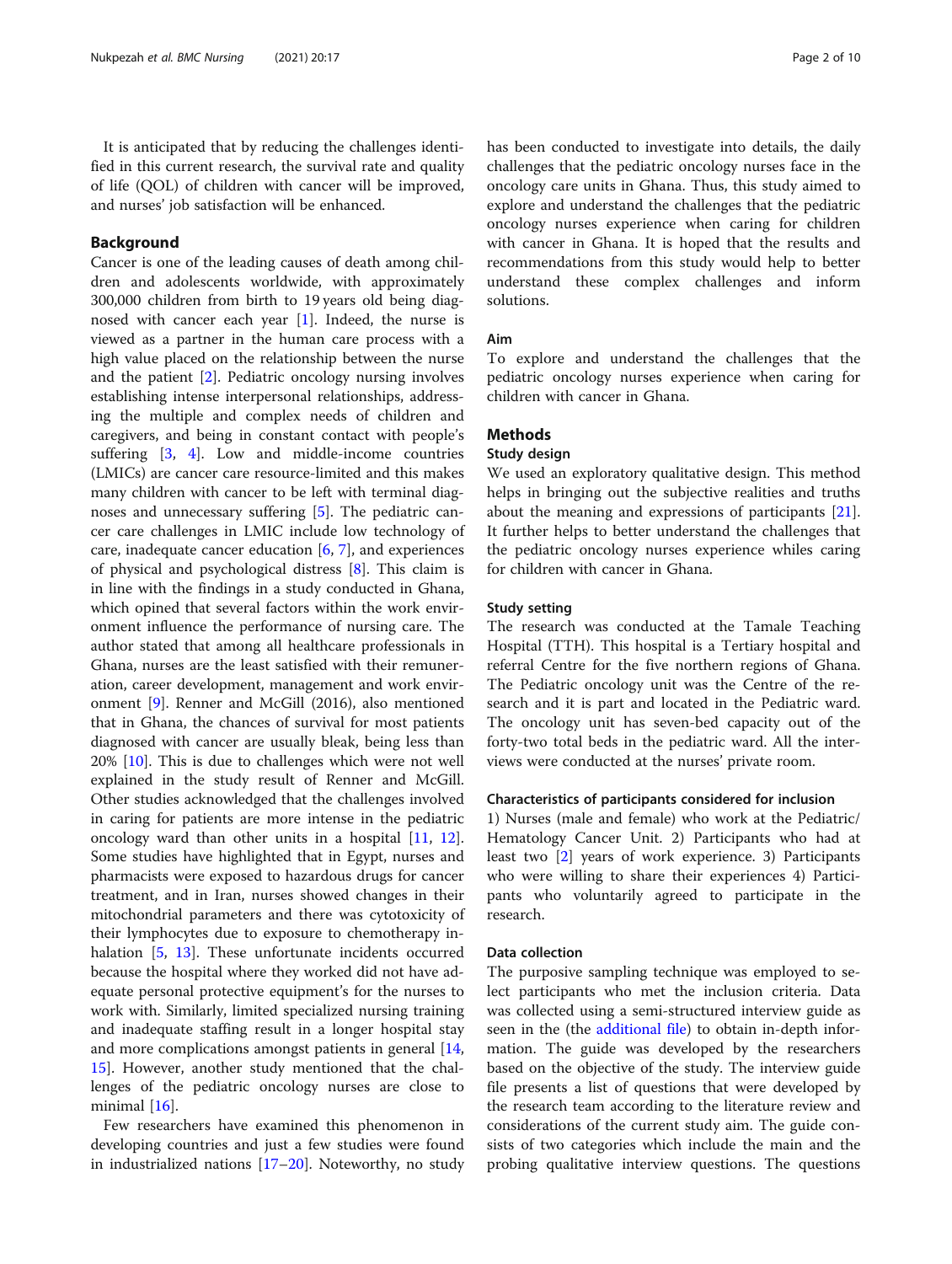asked were as follows: "Can you please tell me about your thoughts and feelings about your work of caring for children with cancer?", "Tell me about the challenges you experience when taking care of children with cancer?" And probing questions such as "Could you please describe it more?", was used so that the participants could share their opinion about their perceptions of their caregiving challenges and how these affected them in more details.

Data collection lasted from August 2019 to April 2020. Permission was obtained from the authorities of the Tamale Teaching Hospital. The ward in-charge at Pediatric/Hematology Cancer unit was first contacted. The information about the study aims and purpose was discussed. The ward in-charge assisted in recruiting the participants. All the potential participants identified were briefed about the purpose of the study and were invited to take part in the study. After which, oral and written consent was granted by the interviewees. The nurses' sitting room was used because it was a serene location in the ward. The time chosen was convenient for the participants. The first author conducted the interviews in English and each interview lasted 45 to 60 min.

Digital tape recorder (Dictaphone) was used with the consent of the participants for the recordings of the interviews. Field notes were taken during and after the interviews. At the end of each interview session, all recordings were anonymized by the use of labels (P1 to P14).

After the interview, demographic data such as gender, age, education and number of years of experience were noted. Each interview conducted was immediately transcribed verbatim by the researcher. Data saturation (a point at which no new information emerges from the interviews) was reached by the time the 14th participant was interviewed.

# Data analysis

A content analysis method by Elo and Kyngas was used. This is a method that involves a systematic process of describing a specific phenomenon [[22\]](#page-8-0). The three-stages of; preparation, organization and reporting of results, based on inductive qualitative analysis as described by Elo and Kyngas were followed [\[22](#page-8-0)]. The three-staged analysis process helped to obtain a detailed comprehension of the participant's experiences.

The first *preparatory stage* deals with making sense of the data. Thus, the first author listened to the recorded participant's data severally and transcribed it verbatim immediately after each interview. The transcribed text was reviewed several times to get a thorough understanding of the unit of analysis, that is "the challenges to pediatric oncology nurses care practices".

In the second organization stage, the meaning units were clustered into codes by all the four authors

(R.N.N.; A.N.N; F.K.F and M. H) to uncover similarities and discrepancies in the data. Coding means that quotes that explained all aspects of the study's aim were written down, to get an overview of the participant's experiences. Also, during the second stage, describing claims were formed from the quotes, after which the describing claim contents that were alike, were clustered together to form subcategories.

At the final, reporting stage, there was an abstraction of the findings. This was done by grouping subcategories with similar content to form categories. Thus, by collapsing content that was similar or dissimilar, subcategories and categories were created as summarized in Table [2.](#page-4-0)

Throughout the process of analysis, subcategories and categories that differed were discussed until consensus was reached. We kept an audit trails of all the process, including all the changes made during the analysis process. We also ensured that all the processes specified by Elo and Kyngas were followed diligently [[22\]](#page-8-0).

# Ethical consideration

Ethical clearance was granted by the Research Ethics Board of School of Nursing and Midwifery, Tehran University of Medical Sciences, Tehran, Iran, on July 11, 2019 (approval code: IR. TUMS.VCR.REC.1398.273) and in Ghana by the Korlebu Teaching Hospital Research Ethics Board on December 31, 2019 (approval code: KBTH IRB/000127/2019). The participants were told about the purpose of the study and that participation was completely voluntary. They were also told that the findings from the study would be published in a reputable Journal and their anonymity and confidentiality were protected during the study. Participants were informed that they had the right to withdraw from the study at any time without penalties and that the interviews will be recorded. After all these thorough explanations, all the participants gave oral and written consent before participating in the study. Each interview was immediately transcribed and all the transcripts were identified with number codes and were kept in locked files in the investigator's office. No ethical problem arose during the study.

# Methodological trustworthiness

The trustworthiness of a qualitative study is the extent to which the identified meanings accurately represent the participant's perspectives [\[21](#page-8-0)]. The trustworthiness in the study was enhanced by enforcing the value of credibility, confirmability, dependability, and transferability [[23\]](#page-8-0). Credibility means the degree of confidence that can be placed in the truth of the research findings [[23\]](#page-8-0). The credibility of the study was ensured by long engagement with the participants, Investigator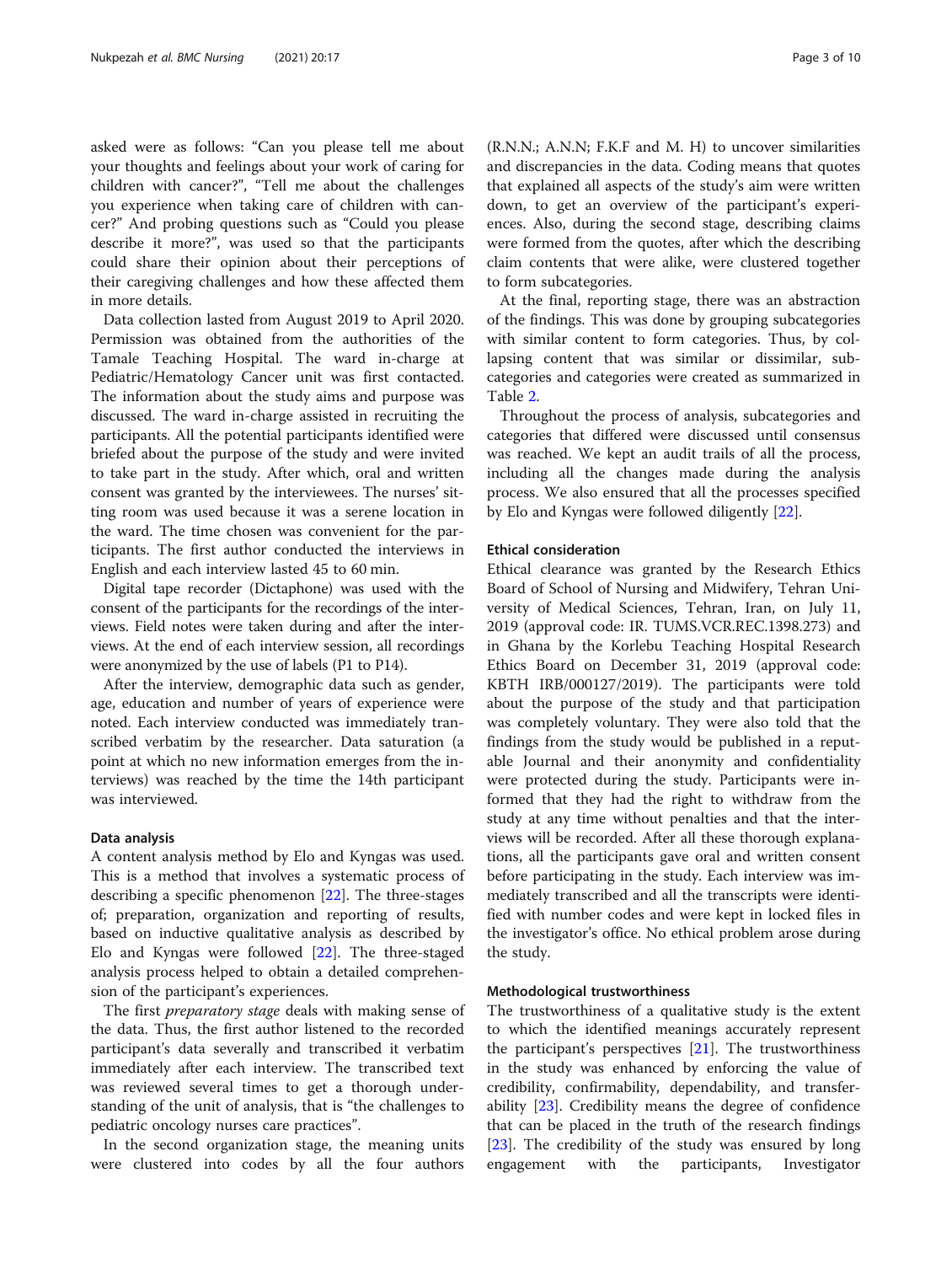triangulation (using a four members research team approach) to mitigate the PI influence. Reflexivity was fostered through the use of research diary, by the use of the systematic analytical steps of Elo and Kyngas content analysis approach, and the use of in-depth Interview technique.

Confirmability refers to the degree of researcher's neutrality in the interpretations [\[23\]](#page-8-0). This was achieved by the means of confirmability audit (audit trail of raw data, analysis notes, and Reflexive journaling) and using purposefully selected participants (information-rich cases) for in-depth study of their caregiving challenges.

Transferability shows how the qualitative researcher demonstrates that the research study's findings are applicable to other similar contexts [situations, circumstances, populations, and phenomena] [[23](#page-8-0)]. A thick description of the study settings and process involved in the study is provided, to enable transferability of the research findings to a similar context.

Dependability is the extent that the study could be repeated by other researchers and that the findings would be consistent [[23](#page-8-0)].. To ensure the dependability of the study findings, the methodology steps (audit trail) used for data collection and analysis is adequately captured in the report, and also, we used the Consolidated criteria for reporting qualitative studies (COREQ), a 32-item checklist.

# Results

## Demographic characteristics of participants

Table 1, shows the demographic characteristics of participants. The study participants were 14 state registered nurses who work at the Pediatric/Hematology Cancer Unit at the Tamale Teaching Hospital, Ghana. Three [\[3](#page-8-0)] participants had a master's degree in pediatric Nursing

Table 1 Demographics characteristics of Participants

| <b>Variables</b>               | N (%)      |
|--------------------------------|------------|
| Gender                         |            |
| Male                           | 9(64.28)   |
| Female                         | 5(35.71)   |
| <b>Level of Education</b>      |            |
| BSc.                           | 11 (78.57) |
| Masters                        | 3(21.42)   |
| Age                            |            |
| $25 - 35$ years                | 6(42.85)   |
| 36-45 years                    | 8(57.14)   |
| Years of Experience as a nurse |            |
| Less than 5 years              | 3(21.42)   |
| 5 to 10 years                  | 6 (42.85)  |
| More than 10 years             | 5(35.71)   |
| Authors Construct (2020)       |            |

Authors Construct (2020)

and the rest had B.Sc. degrees in Nursing. Three [[3\]](#page-8-0) participants had less than five years of work experience, six participants were ranged between 5 to 10 years in their work experience as pediatric oncology nurses and the rest of the participants had more than ten years work experience.

Analysis of the interviews led to the identification of eight [\[8](#page-8-0)] identified challenges of the pediatric oncology nurses (Sub-categories), these challenges representing two [[2\]](#page-8-0) main category termed "Administrative constraints" and "Personal constraints". An overview of the findings is shown in Table [2.](#page-4-0)

# Administrative constraints

Administrative constraints in this study refer to challenges in caring for children with cancer that results when the organization did not provide adequate structural and functional logistics in the hospital environment. Majority of the nurses experienced administrative challenges such as Time-consuming care, lack of teamwork, inadequate logistics, work stress and reduced labour force. The challenges contributed to the feeling of job dissatisfaction among nurses.

# Time-consuming care

The participants mentioned how intense the period used in taking for children with cancer is. To care for children with cancer. Participants had to sometimes work overtime.

A participant narrative concerning time-consuming care is as follow:

"How do I manage my time? The problem is often not me; it relates to the manner of the oncology nursing care too. Many of us had experienced staying at the hospital even after our shift ended. I am often compelled to come to the hospital during my day-off. I feel it may be related to the time-demanding nature of oncology care. I feel that my colleagues in other hospital wards usually do not experience this problem" (P3).

# Lack of team-work

From the nurses' point of view, teamwork is a key issue for them in providing care and in some cases, it is not evident in their performance. They noted that having effective teamwork in caring for children with cancer could partly mirror their professional performance. From the participant's view, most of the oncology nurses often do not have the zeal to go and administer the chemotherapy mediations to the children when the children are due to take their routine chemotherapy medications.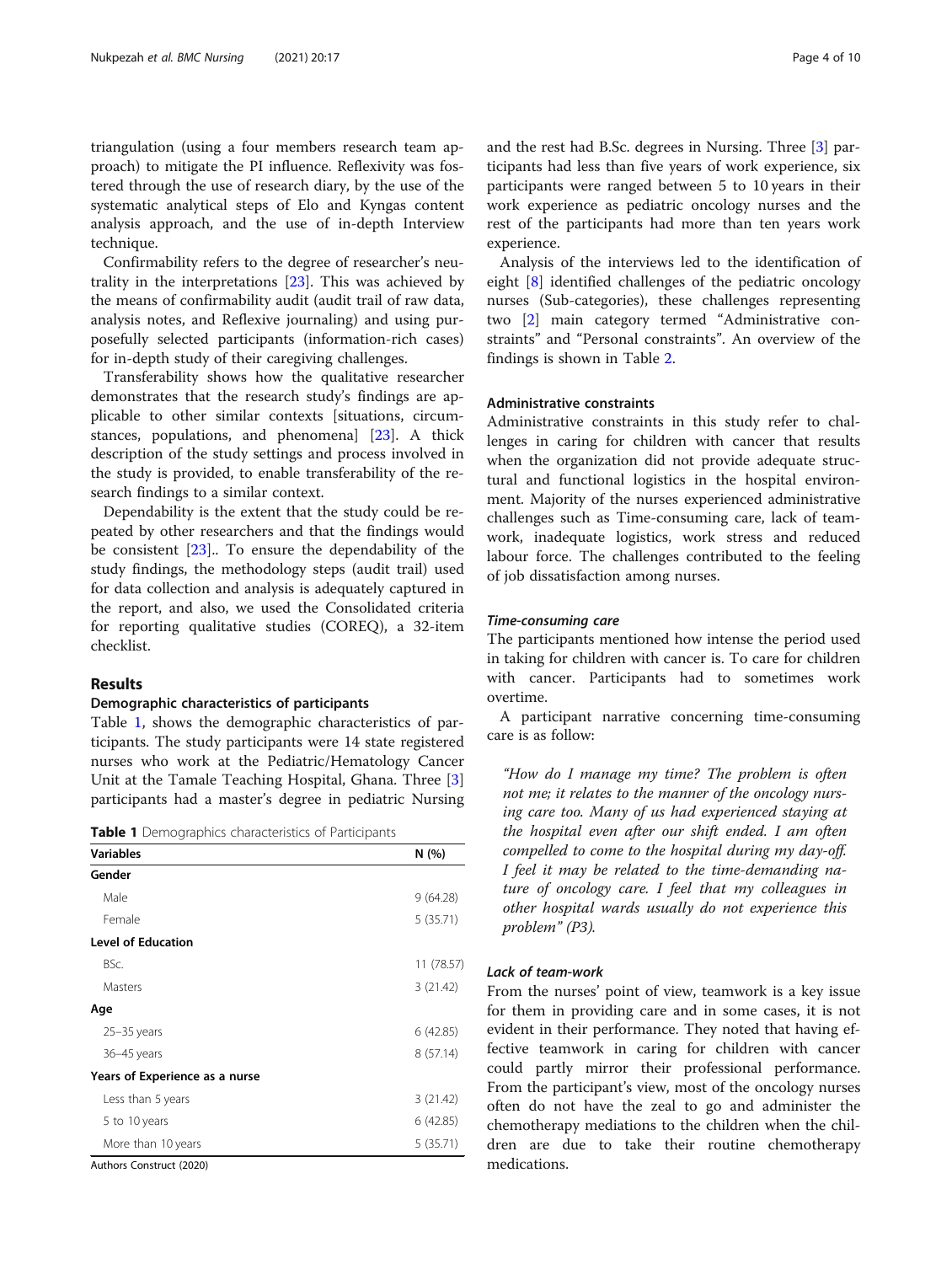<span id="page-4-0"></span>

| Table 2 Categories, Sub-Categories and Sample of Quotes |  |  |  |
|---------------------------------------------------------|--|--|--|
|---------------------------------------------------------|--|--|--|

| <b>Categories</b>             | <b>Sub-Categories</b>                                                                                                                                                                     | <b>Sample of Quotes</b>                                                                                                                                                                                                                                                                                                                                                                                                                                  |
|-------------------------------|-------------------------------------------------------------------------------------------------------------------------------------------------------------------------------------------|----------------------------------------------------------------------------------------------------------------------------------------------------------------------------------------------------------------------------------------------------------------------------------------------------------------------------------------------------------------------------------------------------------------------------------------------------------|
| Administrative<br>constraints | $\triangleright$ Time-consuming<br>care.<br>$\geq$ Lack of teamwork.<br>$\triangleright$ Inadequate logistics.<br>$\triangleright$ Work stress.<br>$\triangleright$ Reduced labour force. | "How do I manage my time? The problem is often not me; it relates to the manner of the oncology<br>nursing care too. Many of us had experienced staying at the hospital even after our shift ended. I am often<br>compelled to come to the hospital during my day-off. I feel it may be related to the time-demanding na-<br>ture of oncology care. I feel that my colleagues in other hospital wards usually do not experience this prob-<br>lem" (P3). |
| Personal<br>constraints       | $\geq$ Low knowledge level.<br>$\triangleright$ Perception of<br>contracting cancer.<br>$\triangleright$ Low Job motivations.                                                             | "I remembered my first experience with a child who was diagnosed with bleeding Retinoblastoma. I had to<br>battle with lots of thoughts such as: Do I have to put pressure on the eye a little bit? So how often was I<br>going to be changing the dressing and how am I going to be giving the morphine? how to even maintain<br>the dressing was a problem." (P1)                                                                                      |

Authors Construct (2020)

A participant gave narratives about the lack of teamwork by saying:

"I sometimes do not have interest in the oncology patient. So, when it happens that somebody is in the oncology cubicle and it is time for serving medication, I sometimes totally opt-out. Because of the lack of the zeal to work with my colleagues" (P10).

# Inadequate logistics

The availability of modern and adequate equipment and a separate structure dedicated to pediatric cases is one of the essentials of providing useful pediatric oncology care. The lack of equipment can lead to work disruptions, delays and lack of care.

Some participants gave narratives about inadequate logistics by saying:

"From my opinion, I feel that we don't have a wellstructured unit for oncology patients." (P1)

"I feel that we do not have the equipment to work with the patient. Like face masks, gown, apron, wellington boot. Generally, we lack supply of safety gears and protective clothing" (P3)

"Despite the importance of safety in the oncology ward, it seems that there are some limitations in the aspect of providing protective equipment or even the whole ward structure. On countless occasions, I do prepare chemotherapy medications at that time that the drug mixing chamber does not work, or with the absence of a face mask or gown. I can't stop caring (silence). It's an issue." (P5)

# Work stress

Job satisfaction is considered a measurement of workers' contentedness with their psychological, physiological work environmental. The lack of equipment can lead to lack of care and emotional exhaustion for most nurses, as they had to struggle to thoroughly assess the oncology children condition, give chemotherapies and other

routine therapies to the children with cancer and at the same time, listen and take care of the demand of the child's family members. After that, they still had to do other administrative work of documenting all care process carried out on the child.

Some participants gave narratives about feeling stressed by saying:

"I will say it's very laborious and so involving. Take an example like giving chemotherapy to some of the patients especially at the time that there are many patients in the ward. I could spend about an hour or two on each patient. That means I have to stand the whole day without rest. After which I am required to do documentation and monitor the patient as well. So, it's so involving and labour-intensive." (P9)

"It is tough, it is tough, I don't even know what to say, I have never pushed a truck. You have seen those truck pushers, pulling and pushing the truck, I can say caring for oncology case is like that. It is difficult." (P11)

# Reduced labour force

Having sufficient human resources who are available to run shifts is very important because it significantly affects nurse's morale. Most of the pediatric oncology nurses complained that they are not adequately staffed, this causes loads of work on the few staff in the ward that could contribute to their having low caring morale.

Some participant spoke about the reduced labour force by saying:

"We don't have adequate staff." (P8)

"I feel that most people do not willingly want to become Oncology staff." (P10)

"We the nurses are not many, Sometimes I could be away and I will get a phone call from the ward manager. I was ever called that a child is going for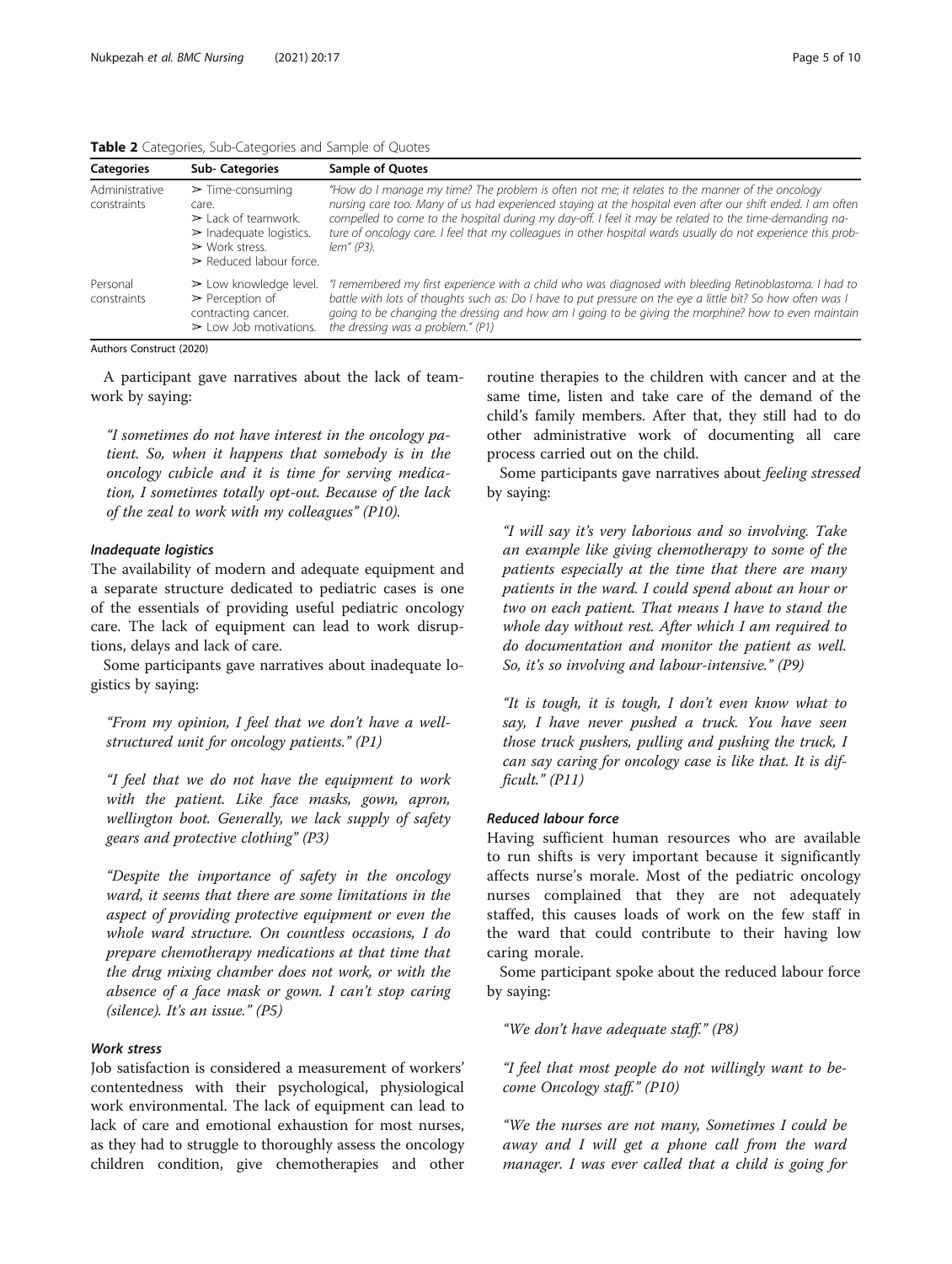chemotherapy, and I had to return to work because of the reduced staff strength" (P11)

# Personal constraints

Personal constraints of the participants refer to the pediatric oncology care challenges that can be mitigated by to some extent by the nurses themselves. The personal constraint of the clients in this study include their low level of knowledge, perceptions of contracting cancer and Low Job motivations.

# Low level of knowledge

Having sufficient theoretical, clinical experience and attitude can be significant in improving the morale of the Nurses. Some participants gave narratives about low levels of knowledge by saying:

"I remembered my first experience with a child who was diagnosed with bleeding Retinoblastoma. I had to battle with lots of thoughts such as: Do I have to put pressure on the eye a little bit? So how often was I going to be changing the dressing and how am I going to be giving the morphine? how to even maintain the dressing was a problem." (P1)

"I feel that to be an oncology nurse, one needs to be a fast learner and be ready to update oneself about new trends with regards to cancer care. Unfortunately, most of us the oncology nurses have many excuses for not been abreast with current happenings about oncology care. I believe that the consequence is that we do not all have adequate training or knowledge on the cancer cases." (P8)

"So, what we do is, we have our number of nurses who have few numbers of workshops on cancer, that with the help of the current pediatric assistant head of department we can manage some of the cases, however, this knowledge is not enough." (P10)

# Perception of contracting cancer

Some nurses in this study also think that they could get cancer as a result of caring in an environment that is not so friendly about putting strategies in place to protect them from being exposed. Some participants gave narratives about their Perception of contracting cancer by saying:

"A patient on chemotherapy was vomiting and I had to run back to see what was happening to that patient. Yet, while caring for the patient, I was also thinking that what if the drugs splashed into my eyes? what is going to happen to me? What if the drugs get in touch with my skin, what will be the side effects and all that?" (P4)

"So, the challenges are so numerous when it comes to even your colleagues, sometimes assigning colleague nurses, to nurse some oncology cases is interesting. You will hear somebody telling you that as for this case I'm scared to go near the person. So, you'll now ask yourself, if you are scared who should go? So that

"I had medication entering my eyes, I was sad thinking about what the outcome will be in the future, but then I am still moving on, it's a challenge"  $(P7)$ 

## Low job motivation

has been an issue." [\[5](#page-8-0)]

Motivation is a concept used to describe the external state that stimulates a particular behaviour and reveal the internal response of that behaviour is interpreted as a stimulus to work, which guides the efforts of workers to achieve organizational goals. The motivation of workers in this study is the result of the interaction between individuals (internal psychological process), their working environment (transaction process) and the fit between these interactions and the social environment. Most participants mentioned that they experienced low job motivation.

A participant also gave narratives about the low Job motivations by saying:

"Working conditions in an oncological ward needs incorporating supportive environment, but importantly self-motivation. However, in this facility, we do not get such extrinsic motivation. I don't want to even talk about it because it is often not there. I only get Job satisfaction through my intrinsic selfmotivating ability without any external source" (P4).

# **Discussion**

The present study aimed to explore and understand the challenges that the pediatric oncology nurses experience whiles caring for children with cancers in Ghana. Two main categories were drawn from the data analysis. The first discussed the Administrative-constraints. These included: Time-consuming care, lack of teamwork, inadequate logistics, work stress and Reduced labour force. The second is related to personal constraints, which included a low level of knowledge, perceptions of contracting cancer and Low Job motivations. These challenges hindered the provision of curative, supportive/palliative, and end-of-life pediatric cancer care in Ghana.

The oncology ward environment is created so that the pediatric oncology nurses could work with a multidisciplinary team to create a curative, supportive/palliative and end-of-life care to children with cancer and their families. In such complex care environments, pediatric oncology nurses mustn't become task orientated, because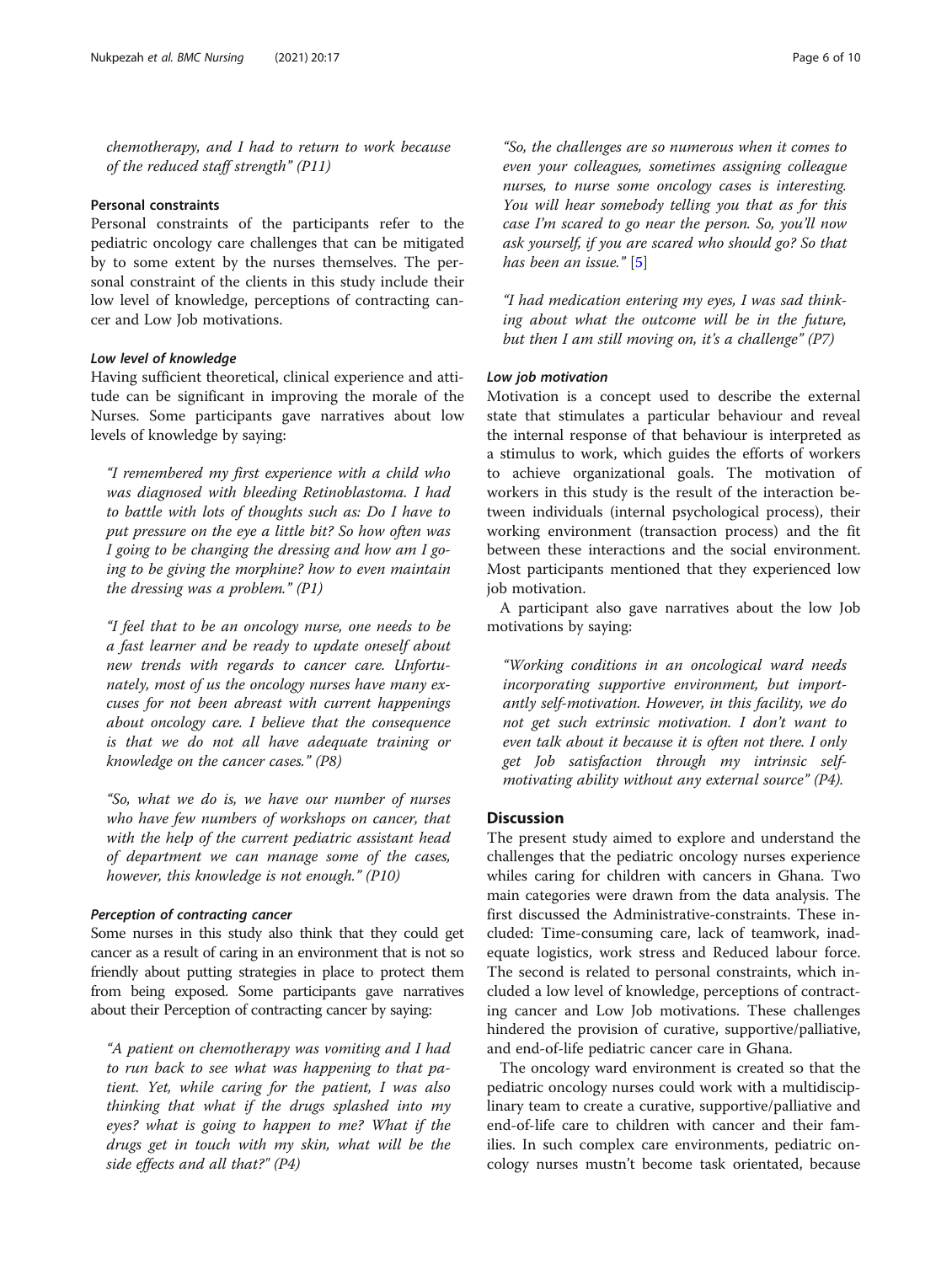of the challenges they face and lose sight of the holistic and human aspects of pediatric oncology nursing caring practice. Accordingly, a study mentioned that it is necessary to pay attention to the barriers that affect oncology care. The study mentioned that by doing so, it leads to improved pediatric oncology patients and families care, as well as, the enhancement of the emotional, social, and educational needs of the nurses [[24\]](#page-8-0). Other studies also opined that all these challenges should be removed regardless of cultural, political, and social differences [[25](#page-8-0), [26\]](#page-8-0).

In this current study, nurses stated that the hospital managers asked them to be constantly available by the patient bedside to provide care services, but considering the amount of work that must be done in each shift, they often feel overworked and tired. This is because most nurses had to run extra unpaid duty due to the time-demanding nature of the work. They also lamented on low job motivation, saying they don't receive support from management. They expected that some extra allowances should be provided, but they don't get that.

The results of this study also showed that there was no well-structured unit dedicated to only the oncology patients. In addition to this, participants complained about inadequate equipment such as face masks and other personal protective equipment. They also reported being stressed, saying that the pediatric oncology nursing work was very laborious, for example giving chemotherapy to some patients especially at the time when the ward is flooded with patients. They mentioned that such occasion demanded that nurses spend about an hour or two on each patient. Which meant, they had to stand the whole day. After this, they still had to do documentation and monitoring as well. To describe this stress, one of the participants linked it with the work of a truck pusher, because of how labour-intensive it was. Majority of the participants also complained about reduced labour force by saying that they were often called back to the ward when they were off duty to come and administer chemotherapy. In line with this finding, a study also found out that there is a shortage of pediatric oncology nurses. As if that is not enough, there is also a shortage of assistant ward aids (trained nurses who does nonspecialized work such as transportation of patients) [[27\]](#page-8-0). Other studies have also confirmed, inappropriate work environments such as nurse shortages, workload, high nurse-patient ratio, overcrowded hospitals, burnout of nurses, and poorly constructed pediatric oncology hospital wards [\[28](#page-8-0)–[30](#page-8-0)]. Implementing a minimum nurse-to-patient ratio, will improve patient outcomes, reduce hospital stays, reduce admission rates and reduce the burnout rate of nurses. This is because the shortage of nursing staff in this current study resulted in overworked nurses who were not able to effectively carry out

the humanized pediatric care of communicating with patients and paying attention to patients and families care needs.

Participants also acknowledged experiencing some personal constraints such as; low level of knowledge on how to carry out some procedures including wound dressing for children with cancer of the eye (Retinoblastoma) who had constant discharge from the eye. The nurses had difficulty in controlling the pain of such children. Nurses struggled with how frequent they needed to administer analgesics (Morphine) to such children. This was because of the fear of side effects of the medications. These challenges, often create emotional and psychological trauma to the nurses themselves. In line with this current finding, another study also reported that in most schools that train nurses, very little information about oncology is provided. Concurrent with this finding, a recent study showed that the number of nursing schools with oncology majors has been greatly reduced [\[31](#page-8-0)].

A study also detailed that lack of knowledge, limited beliefs in cancer care, poor motivation, job dissatisfaction and the inability to give attention to all patients, were the personal challenges experienced by nurses [\[32](#page-8-0)]. Other studies also stated, the lack of knowledge to explain all information to patients' families was a major challenge of nurses [\[5](#page-8-0), [30,](#page-8-0) [32](#page-8-0)]. However, contrary to these findings, other studies indicated that nurses around the globe are knowledgeable and play a vital and central role in the delivery of all cancer treatment modalities, principally surgical, radiation, and medical oncology. For patients undergoing surgical intervention, nurses teach patients what to expect before, during, and after procedures [\[33](#page-8-0), [34](#page-8-0)].

In the current study, pediatric oncology nurses also experienced a lack of teamwork. This finding is in line with a study that acknowledged that there is a lack of interprofessional collaboration and there is a lack of clarity and accurate communication among oncology team members [\[25,](#page-8-0) [28](#page-8-0)]. Participants also mentioned that they believe that their work makes them exposed to getting cancer. A participant narrated an occasion when a patient's vomitus splashed on her eyes. This ultimately results in anxiety and job dissatisfaction. Concurrent with this finding, previous studies reported, a stressful work environment, increased rate of a medication error and decreased quality of care provided to patients [\[35,](#page-8-0) [36](#page-9-0)]. Some studies have highlighted that in Egypt, nurses and pharmacists were exposed to hazardous drugs for cancer treatment, and also in Iran, nurses showed changes in their mitochondrial parameters and there was cytotoxicity of their lymphocytes due to exposure to chemotherapy inhalation  $[5, 13]$  $[5, 13]$  $[5, 13]$ . These unfortunate incidents occurred because the hospital where the participants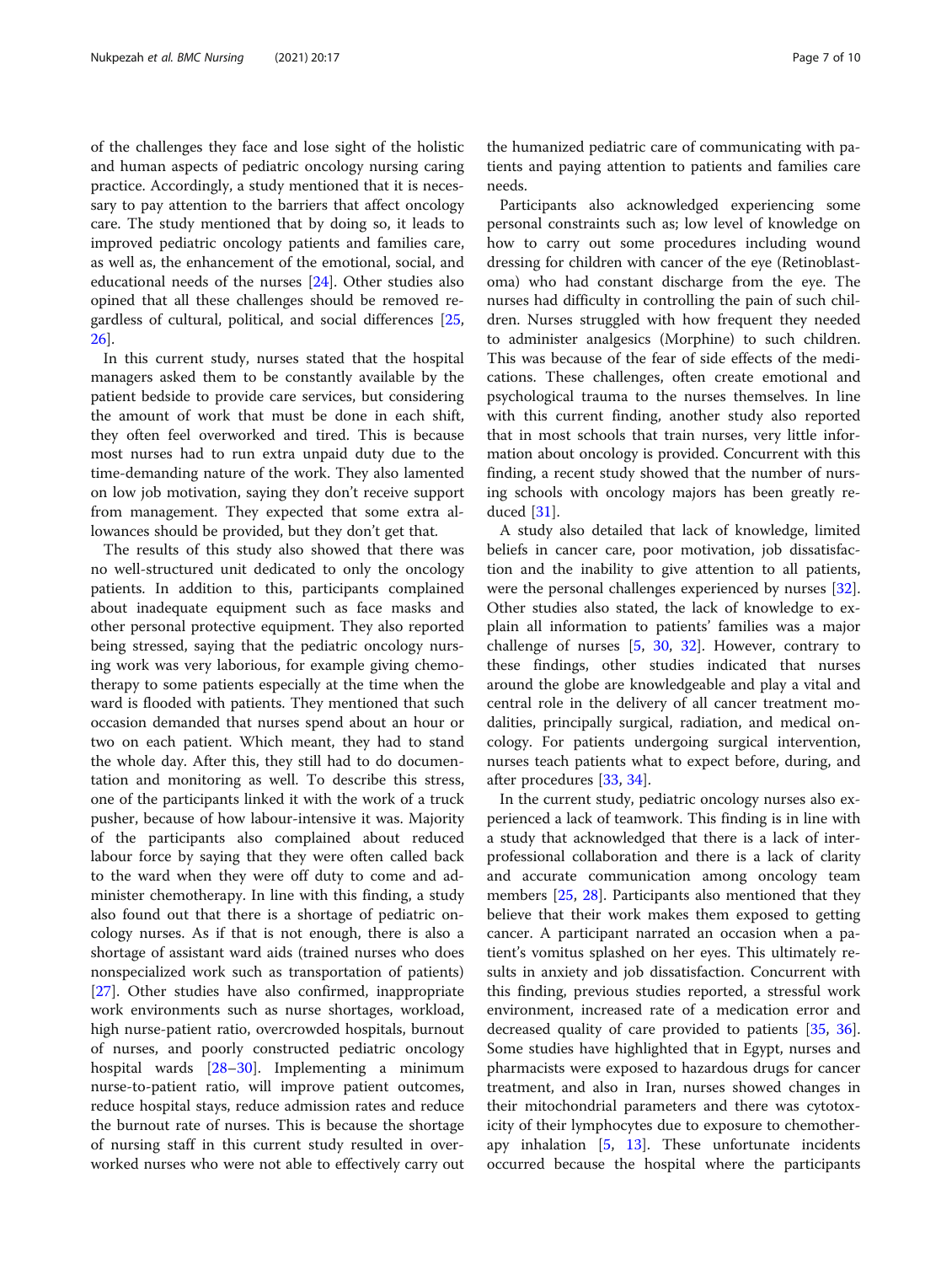<span id="page-7-0"></span>worked did not have adequate personal protective equipment's for the nurses to work with. In line with this finding, another study also acknowledged that it is a widely accepted culture to discuss any concerns related to patients' and staff's safety [\[37\]](#page-9-0). A shared understanding of challenges and appropriate communication of safety concerns among staff in oncology is the key to appropriate oncology care.

# Strengths of the study

The qualitative approach of this study aided us to arrive at an in-depth understanding of the Pediatric Oncology Nurses' Care Practice Challenges in Ghana as a situation of "Administrative constraints" and "Personal-related constraints". Thus, it points to the fact that the associated challenges need to be resolved to provide adequate care for the children with cancer and their families and help nurses to gain satisfaction from their work. Additionally, this study is the first qualitative study of this kind, that examined the challenges that the pediatric oncology nurses experience when caring for children with cancer in Ghana. The systematic content analytical steps of Elo and Kyngas proved to be a helpful approach to analyze the research findings because it led to the systematic analysis of the data collected.

# Limitations of the study

This current research did not limit its focus to a precise type or stage of cancer. Thus, the participants worked in oncology wards that had a broad range of children with different types and stages of cancer. Furthermore, the meetings between the research team members during the process of analysis were all conducted using virtual means, hence some critical interpretations about the research findings might have not been adequately discussed. Thus, some levels of differences in the interpretations process might remain among the research team members. However, the Rigor that was maintained throughout the study helped to reduce the effects of the bias that might have occurred.

# Conclusions

Two main categories were drawn from the data analysis. The first discussed the Administrative Constraints that the pediatric oncology nurses encountered in the work environment. The second is related to Personal constraints. These challenges hindered the provision of curative, supportive/palliative, and end-of-life pediatric cancer care in Ghana. Addressing these challenges may require developing strategies that simultaneously address the challenges at the health system, interdisciplinary and individual levels. Such strategies may include strengthening health education and investing in human, material and financial resources for delivering childhood cancer

services. Thus, reducing these challenges identified in the current study could result in improved survival and quality of life (QOL) for children with cancer and leads to the nurse's job satisfaction.

# Recommendations

This study can be retained within the developing body of nursing knowledge on how nurses experience challenges of caring for children with cancer.

Nurse educators should increase the awareness of the challenges entailed in caring for children with Cancer and help suggest ways to mitigate it.

Hospitals should embrace and resolve the needs of nurses working in cancer care unit to better the path of pediatric oncology nursing care in Ghana.

There is the perceived need to enforce strong advocacy policies at both organization and national level to secure funding to improve the hospital working condition to equip it with care support logistics.

Future studies can explore interventions to help overcome the challenges that are impeding nurses from providing high-quality pediatric oncology nursing care in the hospital setting.

# Supplementary Information

The online version contains supplementary material available at [https://doi.](https://doi.org/10.1186/s12912-021-00538-x) [org/10.1186/s12912-021-00538-x](https://doi.org/10.1186/s12912-021-00538-x).

Additional file 1. The Interview Question Guide. The interview guide file presents a list of questions developed by the research team according to the literature review and considerations of the current study aim. This guide consists of two categories which include the main and the probing qualitative interview questions.

#### Abbreviations

COREQ: Consolidated criteria for reporting qualitative studies; TTH: Tamale Teaching Hospital

#### Acknowledgements

This paper is part of a larger PhD research dissertation. We acknowledge the Research Ethics Committee of School of Nursing and Midwifery & Rehabilitation, Tehran University of Medical Sciences Tehran, Iran for granting ethical approval. And also, we acknowledge the Korlebu Teaching Hospital ethics institution review board for granting ethics in Ghana. Also, the authors would like to thank all pediatric oncology nursing staff who participated, for their corporation in this study.

#### Authors' contributions

RNN, ANN, FKF and MH have made substantial contributions in the conceptualization, design of the study and interpretation of the study findings. All authors have contributed to the drafting and critically revising the manuscript. All the authors are responsible for the content and have approved this final version of the manuscript.

#### Authors' information

Ruth Nimota Nukpezah is a PhD in Nursing Candidate at School of Nursing and Midwifery, Tehran University of Medical Sciences, Tehran, Iran. Prof. Alireza Nikbakht Nasrabadi is her thesis supervisor. Whiles, Dr. Fatemeh Khoshnavay Fomani and Prof. Marzieh Hasanpour are both her thesis advisors.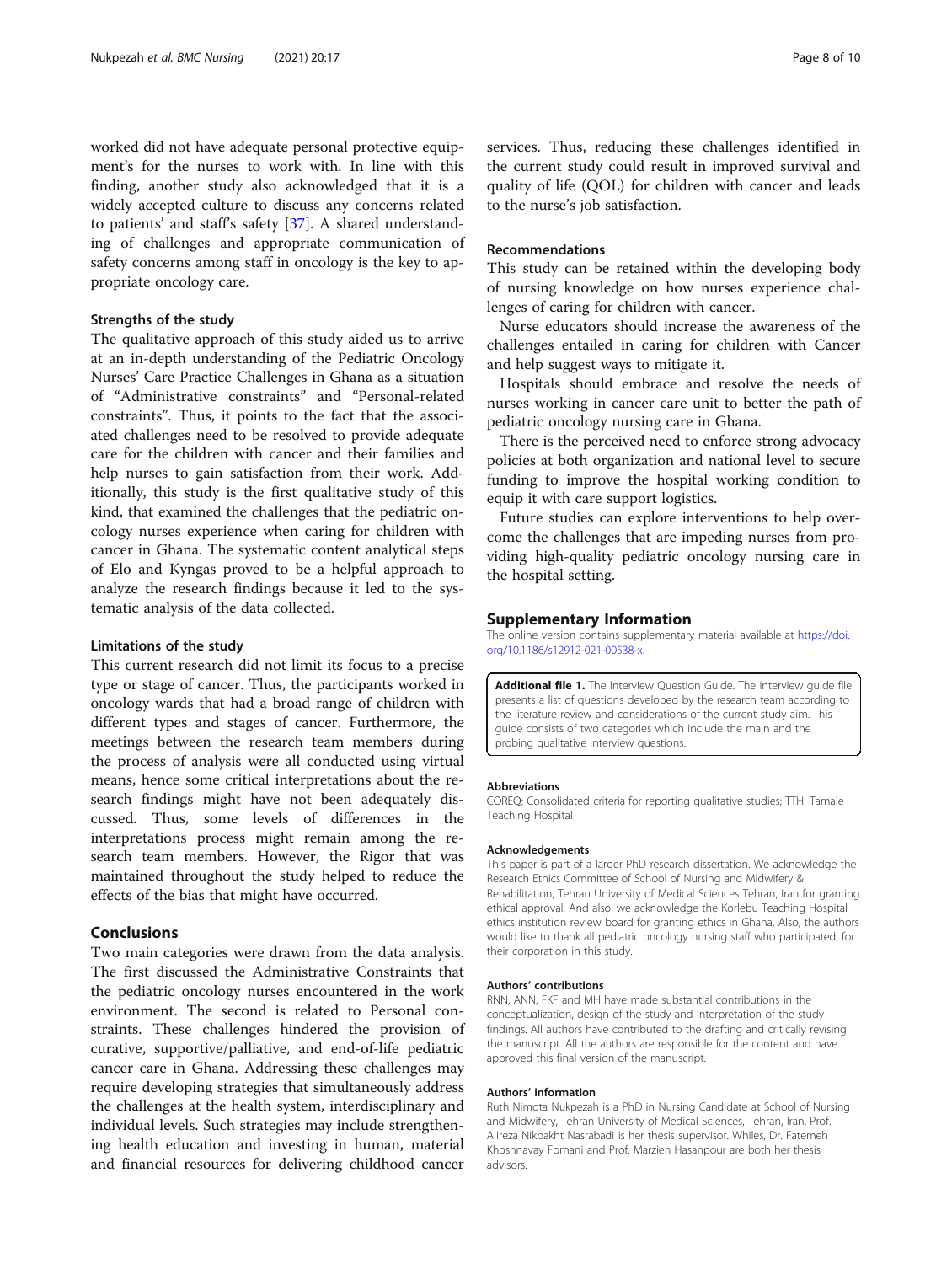# <span id="page-8-0"></span>Funding

This research received no external funding.

# Availability of data and materials

The transcripts from the interviews data set will be made available upon reasonable request from the corresponding author.

# Ethics approval and consent to participate

The study was performed per the Declaration of Helsinki. The study protocol was approved by the Research Ethics Board of School of Nursing and Midwifery & Rehabilitation, Tehran University of Medical Sciences Tehran, Iran, on July 11, 2019 (approval code: IR. TUMS.VCR.REC.1398.273) and in Ghana by the Korlebu Teaching Hospital Research Ethics Board on December 31, 2019 (approval code: KBTH IRB/000127/2019). All participants gave their voluntary written informed consent before their participation.

#### Consent for publication

Not applicable.

#### Competing interests

The authors declare that they have no competing interests.

#### Author details

<sup>1</sup>Department of Pediatric Nursing, School of Nursing and Midwifery, International Campus-Tehran University of Medical Sciences, Tehran, Iran. <sup>2</sup> Department of Pediatric Nursing, School of Nursing and Midwifery, Tehran University of Medical Sciences, Tehran, Iran. <sup>3</sup>Department of Pediatric Nursing, NIDCAP Professional, Spiritual Health Branch of Research Center of the Quran; Hadith and Medicine, School of Nursing and Midwifery, Tehran University of Medical Sciences, Tehran, Iran. <sup>4</sup>Department of Medical and Surgical Nursing, School of Nursing and Midwifery, Tehran University of Medical Sciences, Tehran, Iran.

# Received: 1 June 2020 Accepted: 4 January 2021 Published online: 12 January 2021

#### References

- 1. Steliarova-Foucher E, Colombet M, Ries LA, Moreno F, Dolya A, Bray F, et al. International incidence of childhood cancer, 2001–10: a population-based registry study. Lancet Oncol. 2017;18(6):719–31.
- 2. Sourial S. An analysis and evaluation of Watson's theory of human care. J Adv Nurs. 1996;24(2):400–4.
- 3. Libo-On IL, Nashwan AJ. Oncology nurses' perceptions of end-of-life care in a tertiary cancer Centre in Qatar. Int J Palliat Nurs. 2017;23(2):66–73.
- 4. Liu F, Shan B, Zhang R, Wang C, Gu W. Global standards for paediatric oncology nursing in low-to-middle income countries. Lancet Oncol. 2014; 15(10):e415.
- 5. Challinor JM, Day SW, Afungchwi GM, Alqudimat MR. Pediatric Oncology Nursing Research in Low- and Middle-Income Countries. In: Hinds P, Linder L, editors. Pediatric Oncology Nursing. Pediatric Oncology. Cham: Springer; 2020. [https://doi.org/10.1007/978-3-030-25804-7\\_15.](https://doi.org/10.1007/978-3-030-25804-7_15)
- 6. Alqahtani M, Jones LK. Quantitative study of oncology nurses' knowledge and attitudes towards pain management in Saudi Arabian hospitals. Eur J Oncol Nurs. 2015;19(1):44–9.
- 7. Al Zoubi AM, Saifan AR, Alrimawi I, Aljabery MA. Challenges facing oncology nurses in Jordan: a qualitative study. Int J Health Plann Manag. 2020;35(1): 247–61.
- 8. Yildirim YK, Cicek F, Uyar M. Knowledge and attitudes of Turkish oncology nurses about cancer pain management. Pain Manag Nurs. 2008;9(1):17–25.
- Bonenberger M, Aikins M, Akweongo P, Wyss K. The effects of health worker motivation and job satisfaction on turnover intention in Ghana: a crosssectional study. Hum Resour Health. 2014;12:43.
- 10. Renner LA, McGill D. Exploring factors influencing health-seeking decisions and retention in childhood cancer treatment programmes: perspectives of parents in Ghana. Ghana Med J. 2016;50(3):149–56.
- 11. Parola V, Coelho A, Sandgren A, Fernandes O, Apostolo J. Caring in palliative care: a phenomenological study of Nurses' lived experiences. J Hosp Palliat Nurs. 2018;20(2):180–6.
- 12. Hollis R. The role of the specialist nurse in paediatric oncology in the United Kingdom. Eur J Cancer. 2005;41(12):1758–64.
- 13. Eghbal MA, Yusefi E, Tavakoli-Ardakani M, Ramazani M, Zarei MH, Salimi A, et al. Exposure to antineoplastic agents induces cytotoxicity in nurse lymphocytes: role of mitochondrial damage and oxidative stress. Iran J Pharm Res. 2018;17(Suppl):43.
- 14. Kusi Amponsah A, Kyei-Dompim J, Bam V, Kyei EF, Oduro E, Ahoto CK, Axelin A. Exploring the educational needs of nurses on children's pain management: A descriptive qualitative study. Nursing Open. 2020;7(3):841-9.
- 15. Abdul-Mumin A, Anyomih TT, Owusu SA, Wright N, Decker J, Niemeier K, et al. Burden of neonatal surgical conditions in northern Ghana. World J Surg. 2020;44(1):3–11.
- 16. Gee C, Maskell J, Newcombe P, Kimble R, Williamson H. Australian health professionals' perspectives of psychosocial adjustment to visible differences: a qualitative analysis of pediatric populations. Body Image. 2020;33:13–26.
- 17. Borimnejad L, Mardani-Hamooleh M, Seyedfatemi N, Tahmasebi M. Palliative nursing for cancer patients as an abstract concept: a hermeneutic study. J Nurs Res. 2018;26(4):260–5.
- 18. Loftus LA, McDowell J. The lived experience of the oncology clinical nurse specialist. Int J Nurs Stud. 2000;37(6):513–21.
- 19. Tieku-Ward B, Eyiah-Mensah W. Barriers to Effective Nursing Pain Management and Assessment of Children with Cancer on the Paediatric Oncology Unit, at the Korle-Bu Teaching Hospital, Accra Ghana. In: Pediatric Blood & Cancer. Hoboken: Wiley; 2017.
- 20. Tafjord T. Recognition of insufficient competence—nurses' experiences in direct involvement with adolescent children of Cancer patients. Cancer Nurs. 2020;43(1):32–44.
- 21. Sandelowski M. Rigor or rigor mortis: the problem of rigor in qualitative research. Adv Nurs Sci. 1993;16(2):1–8.
- 22. Elo S, Kyngäs H. The qualitative content analysis process. J Adv Nurs. 2008; 62(1):107–15.
- 23. Lincoln YS, Guba EG. But is it rigorous? Trustworthiness and authenticity in naturalistic evaluation. New Direct Program Eval. 1986;1986(30):73–84.
- 24. Dilek Konukbay R, Dilek Yildiz R, Derya SR. Effects of working at the pediatric oncology unit on personal and professional lives of nurses. Int J Caring Sci. 2019;12(2):1–7.
- 25. Day S, Challinor J, Hollis R, Abramovitz L, Hanaratri Y, Punjwani R. Paediatric oncology nursing care in low-and middle-income countries: a need for baseline standards. Cancer Control. 2015;2015:111–6.
- 26. Jestico E, Finlay T. "A stressful and frightening experience"? Children's nurses' perceived readiness to care for children with cancer following preregistration nurse education: a qualitative study. Nurse Educ Today. 2017;48: 62–6.
- 27. Nwozichi CU, Ojewole F, Oluwatosin AO. Understanding the challenges of providing holistic oncology nursing care in Nigeria. Asia Pac J Oncol Nurs. 2017;4(1):18.
- 28. Kiwanuka F, Shayan SJ, Tolulope AA. Barriers to patient and family-centred care in adult intensive care units: a systematic review. Nursing open. 2019; 6(3):676–84.
- 29. Esmaili BE, Stewart KA, Masalu NA, Schroeder KM. Qualitative analysis of palliative care for pediatric patients with cancer at bugando medical center: an evaluation of barriers to providing end-of-life care in a resource-limited setting. J Global Oncol. 2018;4:1–10.
- 30. Nikbakht Nasrabadi A, Khoobi M, Cheraghi MA, Joolaei S, Ahmadi Hedayat M. The lived experiences of clinical nurse managers regarding moral distress. J Med Ethics Hist Med. 2018;11:13.
- 31. Potter P, Deshields T, Berger JA, Clarke M, Olsen S, Chen L. Evaluation of a compassion fatigue resiliency program for oncology nurses. Oncol Nurs Forum. 2013;40(2):180-7. <https://doi.org/10.1188/13.ONF.180-187>.
- 32. Morrissey L, Lurvey M, Sullivan C, Challinor J, Forbes PW, Abramovitz L, et al. Disparities in the delivery of pediatric oncology nursing care by country income classification: international survey results. Pediatr Blood Cancer. 2019;66(6):e27663.
- 33. Challinor JM, Galassi AL, Al-Ruzzieh MA, Bigirimana JB, Buswell L, So WK, et al. Nursing's potential to address the growing cancer burden in low-and middle-income countries. J Global Oncol. 2016;2(3):154.
- 34. Yadegari M, Rankin J, Johnson JM. Nurses' communication with dying children and their families in pediatric oncology: A literature review. Journal of Nursing Education and Practice. 2019;9(2):37-41.
- 35. Arnetz J, Sudan S, Goetz C, Counts S, Arnetz B. Nurse work environment and stress biomarkers: possible implications for patient outcomes. J Occup Environ Med. 2019;61(8):676–81.